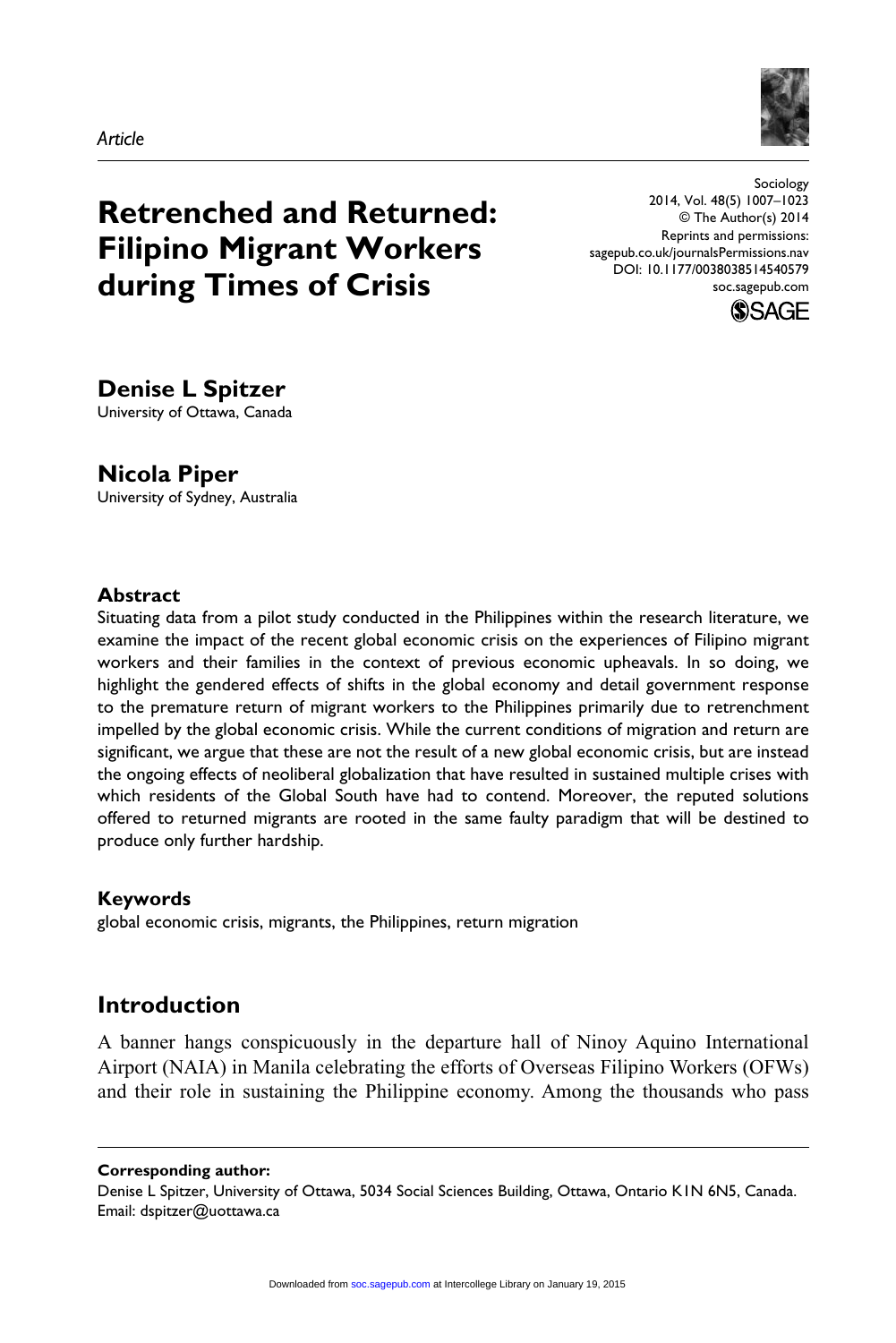underneath this banner each day are over 75,000 Filipinos who depart the country monthly to undertake predominantly temporary contract employment throughout the world (Ruiz, 2008). Meanwhile, the arrivals hall is packed with those waiting to return to their home communities. Some bear enormous bags stuffed with consumer items and consumables to share, but others return empty-handed. They include garment workers like Serena<sup>1</sup> who was working in Brunei until she was told she would be returned home before her contract expired: 'They know we are good workers for them, but they cannot take us to Cambodia, [where] they pay lower wages,' she shared. These individuals, who have been supporting family members while working overseas, face an uncertain future in the Philippines, a country that despite (or because of) its long history of labour migration has not managed to create sufficient employment opportunities at home to decrease the outflow of relatively consistent numbers of Filipino workers over the last 20 to 30 years. Indeed, '[i]n the period 1994–2001, more Filipinos actually found jobs overseas than were added to the number of employed persons in the local market' (Go, 2002, cited in Soriano, 2009: 14). And despite often stressful experiences and painful memories, many still hope to return to overseas employment to ensure a steady supply of remittances to their extended families.

Since what has been called the global economic crisis in 2008, labour migrants have had to contend with increasingly precarious work, reduced hours, lower wages, unpaid contracts, and employer bankruptcies (Cottle and Keys, 2010; Habib et al., 2010). This situation has resulted in retrenchment, leaving some workers not only without funds, but also indebted to individuals and loaning agencies for monies borrowed to cover costs of placement fees, visas and transportation. Some commentators and advocates refer to this situation as a modern form of slavery (Briones, 2009). Unlike under past forms of slavery, however, migrants today assume the costs of job placement. Resultantly, those who labour under modern forms of servitude are as cheap as never before (Bales, 2007).

Our article is based on findings from a pilot study that hoped to uncover the complex, interacting, multi-level sociocultural and politico-economic factors that impact the lives of temporary contract migrants – women and men from the Philippines – who had been prematurely repatriated from countries of employment due to retrenchment, with particular attention to the conditions of workers' return. However, results from interviews<sup>2</sup> conducted in the Philippines in 2011–2012, with informants recruited via network sampling with the aid of both a Philippine-based migrant support organization and our professional contacts with governmental and academic institutions, compelled us to broaden our analytical lens. Briefly, we learned that the response to this most recent crisis could not be extracted from the ongoing series of economic crises that Philippine workers and their families have faced at home and abroad for decades (cf. Bello et al., 2009).

To develop our argument, we provide a brief overview of the global economy and labour migration wherein we critique the western-based notion of a singular global economic crisis, and assert that the context for labour migration in Asia is a multiplicity of long-standing social, economic, and political crises of which the most recent crisis is merely one manifestation. Next, we focus on the Philippines, detailing the labour export policy and migrant experiences thereof, highlighting the gendered impacts of these shifts in the economy. Thereafter, we describe the conditions whereby migrant workers are returned to the Philippines and the nature of the reintegration programmes that are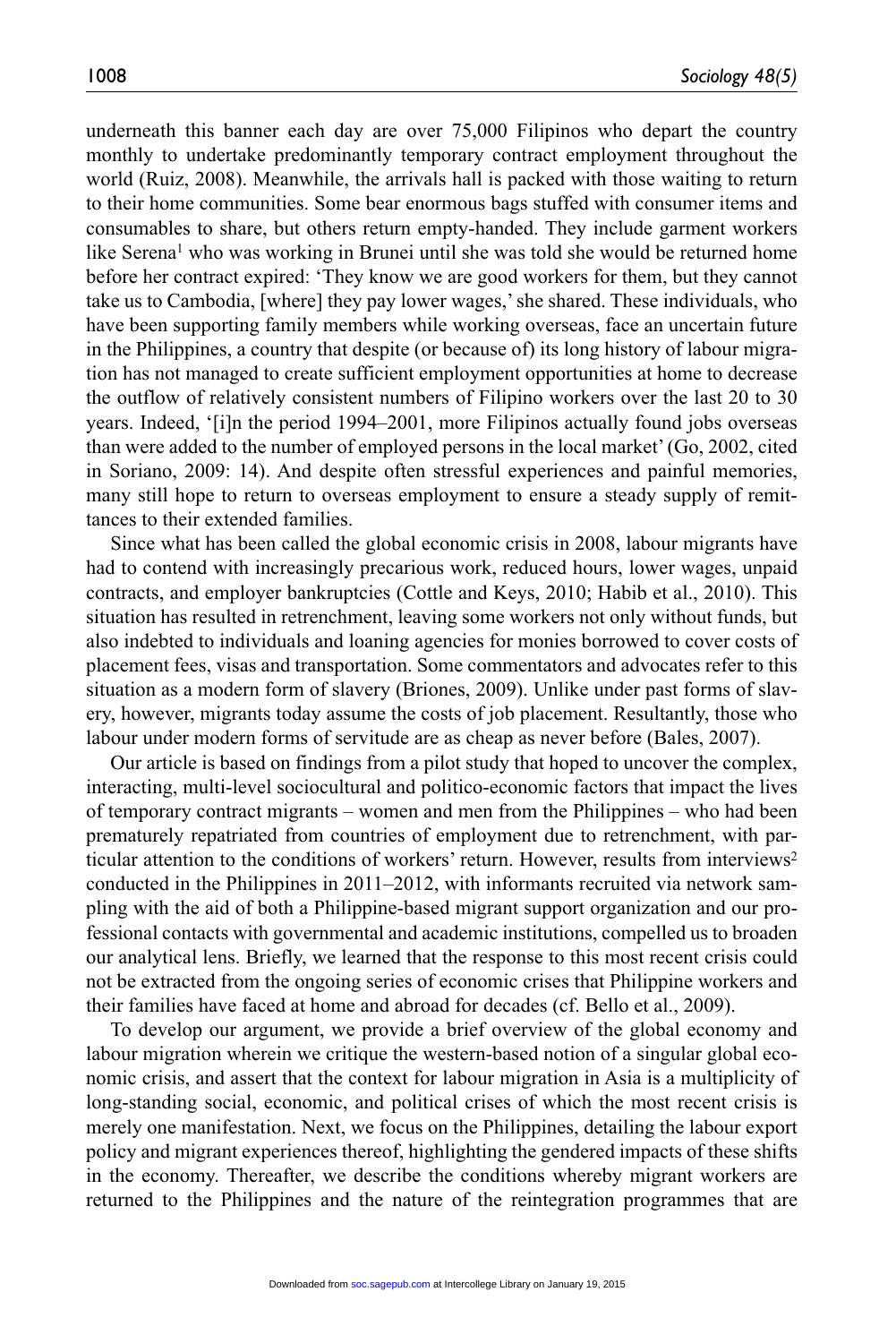offered to some of them. We conclude with a discussion of how Philippine reintegration programmes are reflective of the same neoliberal paradigm that has generated and sustained the multiple crises that engendered Philippine labour exportation and the myriad problems associated with it.

# **Setting the Context: The Global Economy, Crises and Labour Migration in Asia**

Contemporary globalization is characterized by, among other features, the disembedding of social life from local contexts, and the heightened turbulence, frequency, density, and content of global flows (Appadurai, 1991; Giddens, 1990; Inda and Rosaldo, 2002). The interconnectedness of labour, products, and consumption – reliant on flexible accumulation and a flexible labour force (Inda and Rosaldo, 2002; Spiegel et al., 2004) – is evidenced by the recent and ongoing upheavals in the global economy and the rapid and diffuse responses it has engendered. As far as the Global North is concerned, the current crisis gained world media attention in late 2008 with the sub-prime mortgage fiasco in the USA (Labonté, 2012). The downturn in the global economy, however, had already resulted in factory and business closures in the Global South (Elmer, 2008) – alerting us to the notion that what is currently referred to as the global economic crisis was predated by other economic (and subsequently social) volatilities and may hence be regarded as a construct of the Global North.

Current economic decline has resulted in an abrupt change in the demand for lowwage, flexible labour driving internal and international migration (Castles, 2011). In contrast to previous economic upheavals – where some regions were less affected than others thus allowing migrants to seek employment elsewhere – today's labour migrants contend with a narrower range of alternatives with regards to opportunities for legal migration, particularly given the rigidity of current migration policy-making around the world (Koser, 2009) and the prevalence of temporary contract migration (Wickramasekara, 2011). Furthermore, in a host of countries, migrant workers accused of usurping the jobs of local residents have become targets of resentment, and, in some instances, violence, (Blair, 2009; Eaglesham, 2009; Maven, 2008; Remington, 2009). Although the OECD (2009) has cautioned that countries cannot simply dispense with their migrant labour force as it can lead to both an erosion of social cohesion and a rise in irregular migration, migrant workers are still vulnerable to expulsion (Orner, 2008). Easily declared redundant, these workers are discarded as Bauman (2004) would opine, like human waste, compelled to involuntarily return to their homeland due to a drop in work demand coupled with anti-foreign/immigrant sentiments in what has been called 'recessionary racism' (Maven, 2008; Remington, 2009).

# **Filipino Migrant Workers in a Volatile Economy – the Multiplicity of Crises**

Low-wage migrants, particularly those working in sectors dependent on foreign investment and/or export markets such as manufacturing and the highly labour intensive and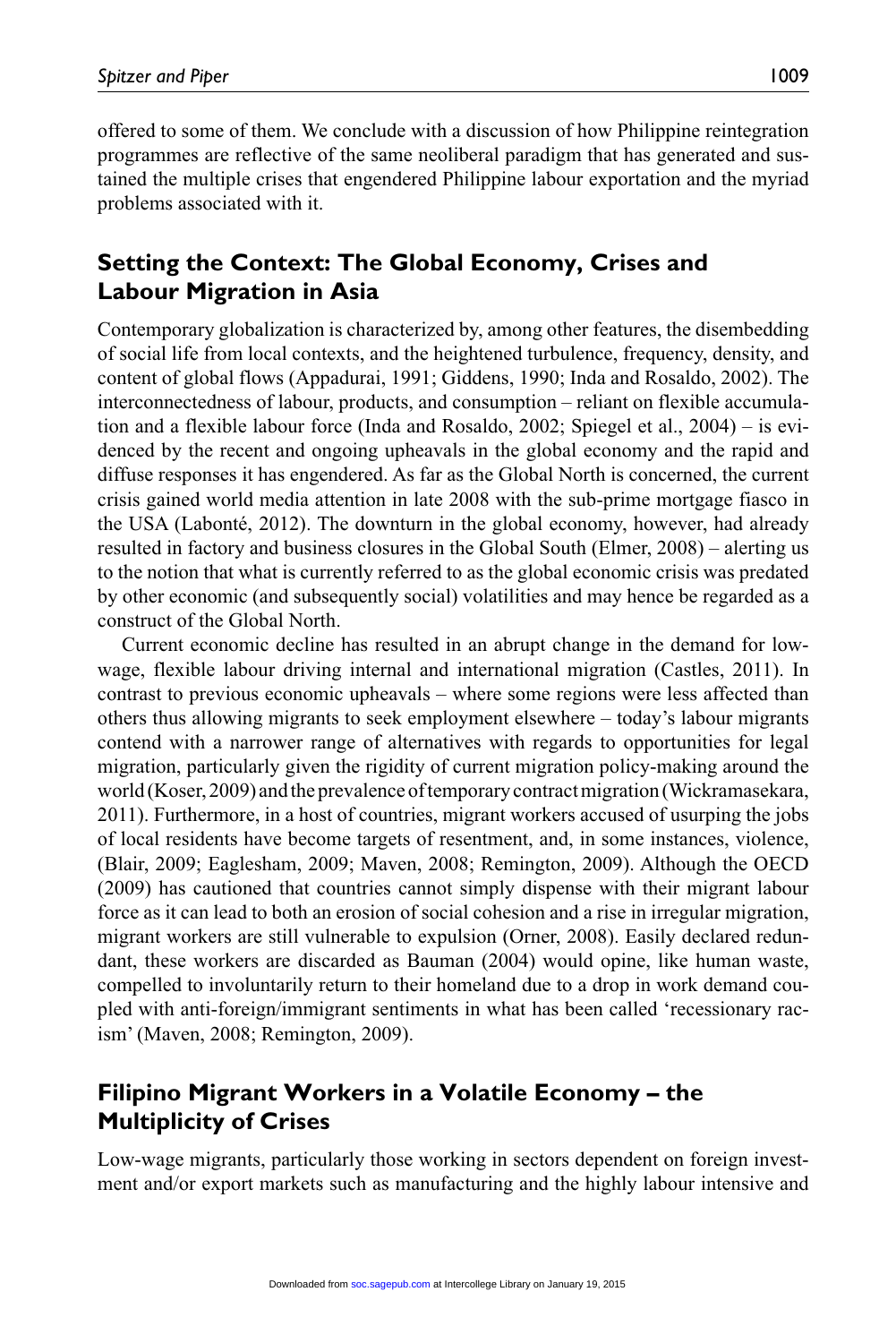female-dominated textile and clothing industry (which is also prone to quick relocation), are particularly vulnerable to retrenchment (Beets and Willekens, 2009; Chandararot et al., 2009). Many of the countries most affected by the 2008 crisis were those that hosted large numbers of Asian migrant workers (Abella and Ducanes, 2009). For example, the Philippines, a country that is heavily dependent upon remittances to sustain its economy, anticipated the return of 50,000 to 100,000 workers from the USA alone (Blair, 2009). Moreover, countries such as Malaysia, Singapore, Thailand, and South Korea have tried to curtail some forms of labour migration, return foreign workers, and/or increase deportations of undocumented workers to reduce internal pressure from their citizenry (Abella and Ducanes, 2009; Bruck, 2009; Hector and Somwong, 2009; Spitzer, 2010).

Gender also figures highly in the global economic crisis and its impact on workers. As women, who comprise a large proportion of migrant workers in Asia, are most often relegated to lower waged jobs with less control and few benefits (if any), they are particularly vulnerable to economic downturns (Bruck, 2009; Mangahas, 2009; Otobe, 2011; Piper, 2011; Spitzer, 2011). For example, in the 1998 Asian economic crisis, a disproportionate percentage of women workers were retrenched and repatriated (Ariffin, 2004). The International Labour Organization estimated towards the onset of the current global economic crisis that the numbers of unemployed women would be inflated by 22 million (Bruck, 2009). Women workers in skilled female-dominated fields have also been impacted by the upheavals in the global economy. Remarking on the repatriation of and decrease in contracts for Filipino nurses, Nelson, an upper level bureaucrat in the Philippine Overseas Employment Agency (POEA) shared:

Our nurses … five years before were expecting to be deployed in the United States, because the United States, before 2008 October, before the recession happened, it was a very rich destination for our nurses. … But you know what? Because of the closing down of the opportunities for nurses to work – Filipino nurses to work in the US – we now have an oversupply of unemployed nurses, numbering about 152,000. That's a *big* number.

The current volatile economy has not, however, signalled the onset of a crisis for migrant workers in Asia. We argue that the vulnerability of migrant workers in the current economy is not a new phenomenon, but is instead rooted in the exigencies of global capitalism and neoliberal globalization. In addition, for countries such as the Philippines, the structure of governmental, economic, and political institutions and relations is informed by the legacy of colonialism and its impact on resource exploitation and underdevelopment (Beeson, 2002).

Beginning with the oil crisis and recession in the 1970s that led to the movement of production to the periphery of northern industrial economies (e.g. Mexico), the quest for ever cheaper production costs led to the expansion of global commodity production chains that took advantage of cheap labour throughout the Global South (Phillips, 2011; Piper, 2011). With the pressure exerted by the World Bank and the International Monetary Fund (IMF) in resonance with multinational corporations and the support of select governments, Structural Adjustment regimes were implemented in coherence with the neoliberal agenda that led to a reduction in social expenditures and rampant privatization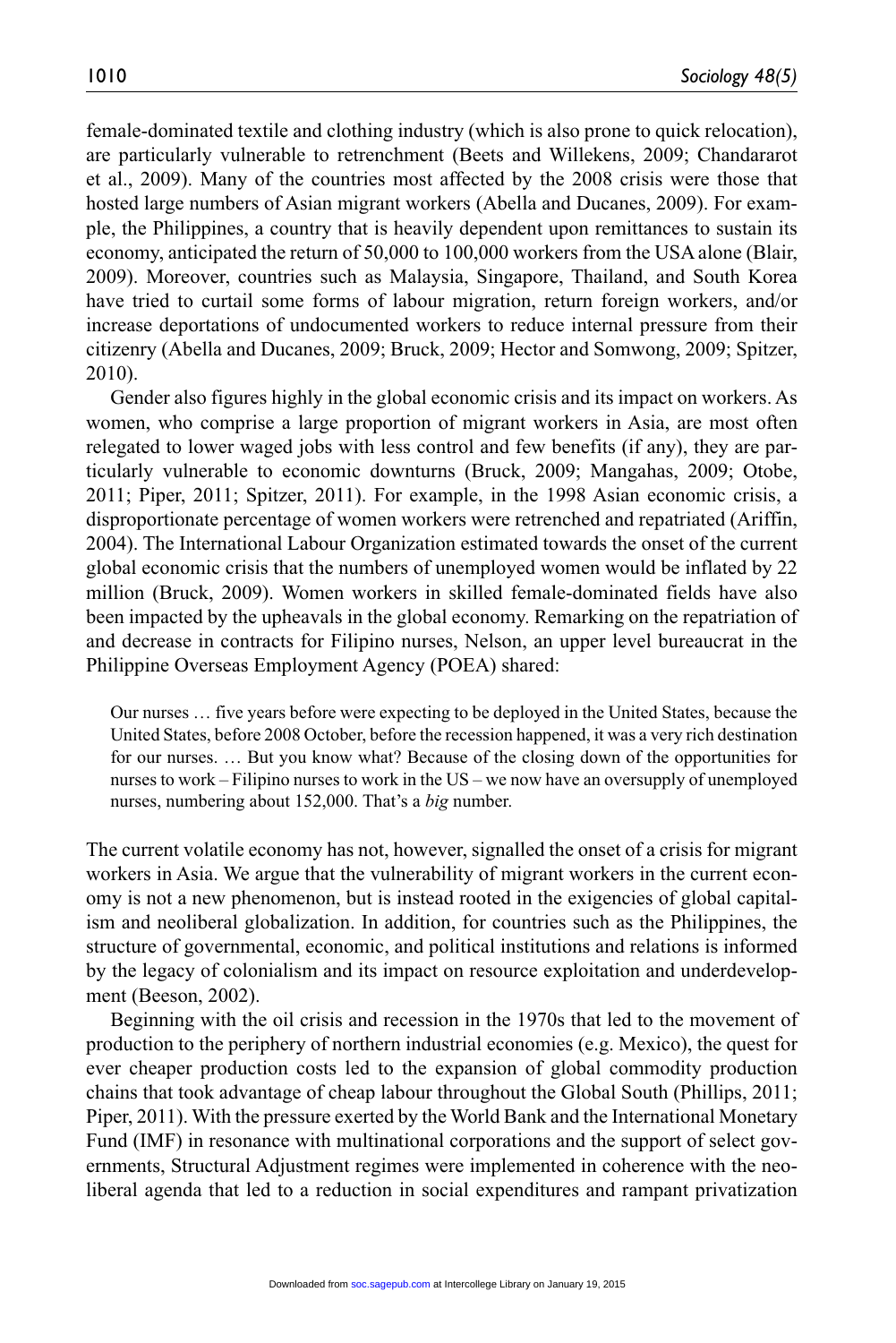(Bello, 1999; Delgado Wise et al., 2013). Moreover, urban centres in the Global South emerged as sites of massive rural to urban migration as agriculture had become increasingly concentrated in the hands of fewer, wealthier people since the 1960s (Castles, 2011). Concomitantly, privatization facilitated increased exploitation of natural resources, contributing to environmental degradation and climate change, leading to further rural to urban migration and out-migration (Castles, 2011; Delgado Wise et al., 2013). Resultantly, a large reserve army of labour developed. These bodies lay in wait and many were inevitably deployed in migration scenarios driven by the lack of opportunities in their home countries (Delgado Wise et al., 2013).

In the Philippines, decades of neoliberal measures that opened doors for greater foreign financial investment and indebtedness, cheaper items from nearby countries that reduced demand for locally produced products, and pressures to devalue currency led to increased unemployment and poverty (Bello, 1999; Bello et al., 2009; Gaerlan et al., 2010; Kalleberg and Hewison, 2013). In 1997–98, the Asian financial crisis intensified these negative effects, contributing to the burden of financial hardships shouldered by Filipino families – the consequences of which are ongoing and have continued through the recent global economic crisis (Cook, 2008; Cottle and Keys, 2010; Gaerlan et al., 2010). Employment instability is further enhanced by the pervasiveness of contract employment wherein workers are laid off after six months to avoid the need to enrol them as full-time permanent employees as per government legislation. Consequently, workers are compelled to shift from formal and informal sectors of employment (Gaerlan et al., 2010; Hewison et al., 2013).

This state of affairs demonstrates the multiple nature of the crisis that individual migrants find themselves embroiled in, which has to do with the specific – and shifting – factors driving migration and rigid migration policies that have gendered outcomes. It is the combination of three feminizations – of work, poverty and migration – that come together here (Piper, 2011). Feminization is the outcome of the increasing informalization, casualization and precarity of work and partly reflects men's inability to find employment in traditionally male-dominated jobs and sectors. Feminization is also linked to poverty in the sense that it is more often women who are shouldering the burden of securing their families' livelihoods (Spitzer, 2011). Importantly, in reduced economic circumstances, intra-household allocation of resources that favour male household members may become more common while more female children will be removed from school to either enter the labour market or take on more household and care-work responsibilities while their mothers are engaged in paid employment (Bruck, 2009; Otobe, 2011; Spitzer, 2005, 2011; Wright and Black, 2011). Health problems, rooted in anxiety about money and depression about their circumstances, as well as intra-household tensions attributable to similar factors, are also on the rise at a time when families often have less access to health and social services due to their diminished circumstances, the loss of employment-related benefits, and reduced social spending by the state and/or international donors (Bruck, 2009; Spitzer, 2011; Wright and Black, 2011). Moreover, studies have shown that migrant women send home larger proportions of their remittances than men, indicating that women spend less money on personal items, which in turn must have implications on their own well-being (Piper, 2005; Spitzer and Torres, 2008).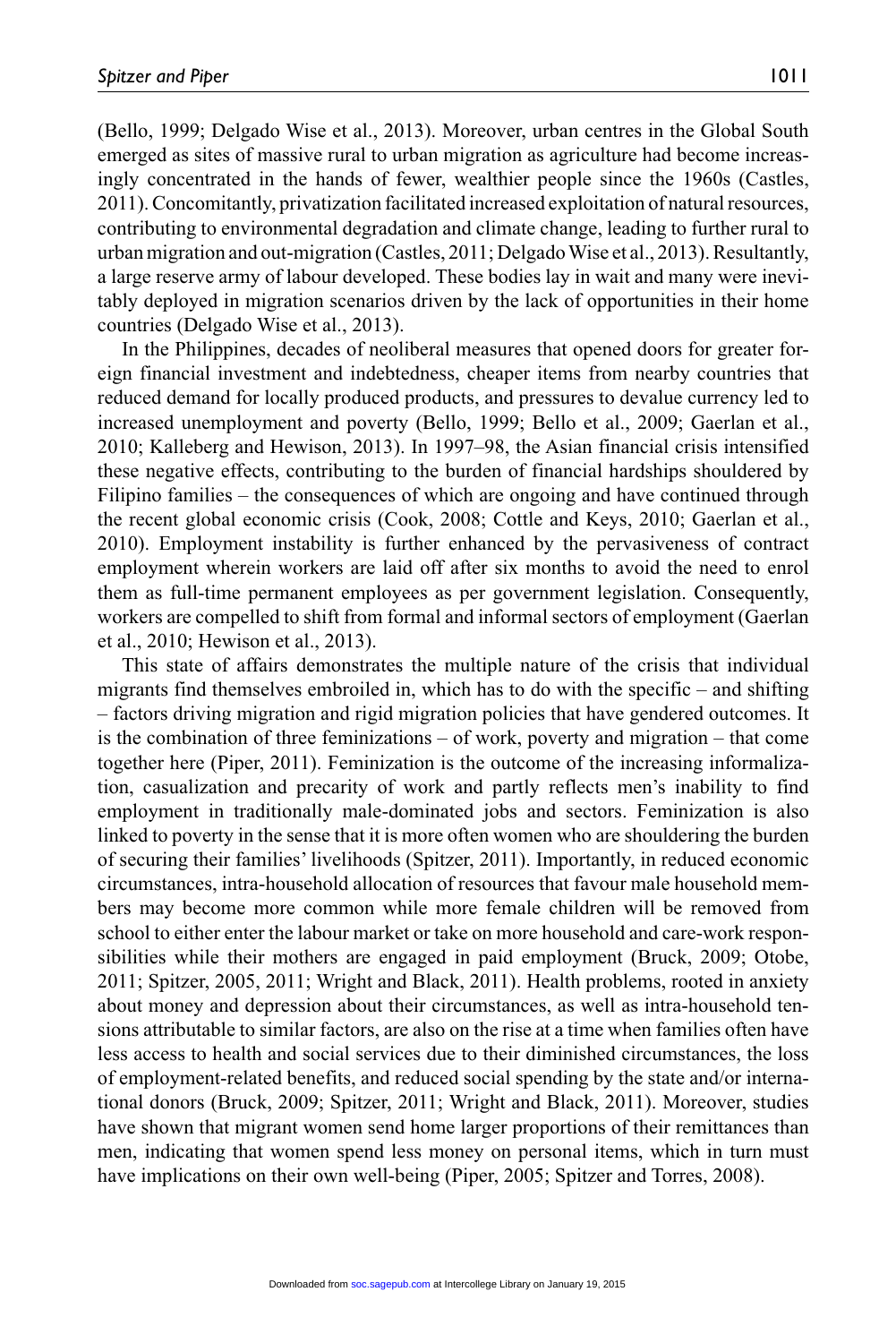In the Philippines, women in their roles as workers and as financial stewards of their families have also been dramatically affected by these economic upheavals. Women workers dominated Philippine industries most directly impacted by the global economic crisis (e.g. electronics, garment manufacture) resulting in their disproportionate job loss (Gaerlan et al., 2010; Seguino, 2010; Van der Meulen Rodgers and Menon, 2012). Furthermore, intra-country remittances transferred from urban to rural areas decreased as wages of working men declined and as female-dominated retrenchments proceeded which, coupled with rising food costs, impoverished millions more Filipinos, with rural families and female-headed households becoming most vulnerable to destitution (Habib et al., 2010; Van der Meulen Rodgers and Menon, 2012).

In summary, what we see is not an abrupt appearance of a US-based financial meltdown that metastasized into a global economic crisis, but another upheaval in an increasingly interconnected global system that unleashed another series of reverberations into an already volatile system. For many migrant workers and their families, these most recent shifts are among the other groundswells of economic and social crises that have made their lives more precarious in recent decades and which many feel will not abate in the near future.

## **Filipino Migrants: Retrenched and Returned**

Nearly 25 million Asian workers labour abroad (Mangahas, 2009). The Philippines is the predominant supplier of migrant labour in the region, with over eight million Philippine workers in 200 countries (Rodriquez, 2010; Ruiz, 2008), most commonly in the Middle East, Malaysia, Hong Kong, Singapore, and Italy. The Philippines has a well-established labour export policy supported by an extensive infrastructure that sees the government seek out foreign markets, oversee employment contracts, license recruitment agencies, provide support services for overseas workers, organize pre-departure orientation seminars, and aid in the reintegration of returned migrant workers – although the efficacy and intent of these efforts is under debate (Prieto, 2009; Rodriquez, 2010; Ruiz, 2008). Emigration is so common that over nine million Filipino children have at least one migrant parent (Parreñas, 2005). Over one million Filipino workers are deployed overseas annually in both marine and land-based occupations (POEA, 2011). The four most common occupational categories for land-based overseas workers are household service work, cleaning, nursing, and caregiving – job categories that are overwhelmingly occupied by women workers, while the vast majority of marine-based workers are men (POEA, 2011).

Notably, emigration is not the simple individual choice made by an independent neoliberal subject. Poor wages and high un- and under-employment along with dense kinship ties that may lay moral claim to expectations of material support, and the stated desire of a better life for one's children, often precipitate migration (Parreñas, 2005). Specifically, gender, migration and economic regimes discursively and structurally support the preparation of docile bodies that can be enrolled in the flexible labour force, which in turn sustains the global economic system and helps normalize migration as a household strategy to address the difficulty of locating remunerative employment in their home country (Hugo, 2005; Spitzer, 2010, 2013; Wright, 2006). The transformation of Southeast Asian women into migrant workers requires preparation and training through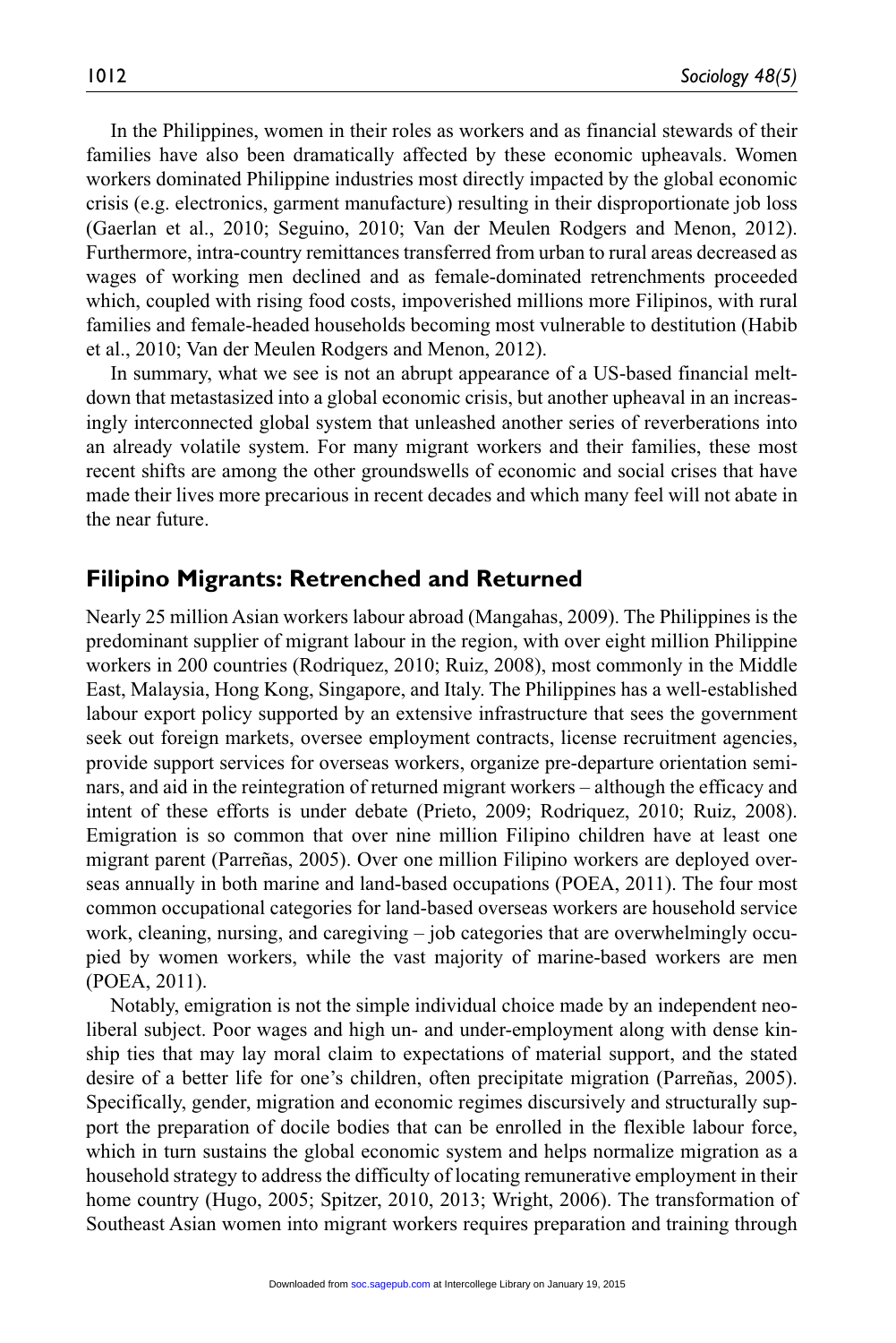what Rudyckyj (2004) terms the 'technologies of servitude'. Inscribing the values of self-abnegation, filial piety, and sacrifice for the good of the family onto the bodies of predominantly female migrant workers, the dominant discourses circulated by public and private stakeholders operate in tandem with migrant worker training centres and tap into widely inculcated gender and class ideologies to encourage the production and performance of malleable, obedient migrant worker subjects who embody, perform, and reinforce social stratification across global fields and local households (Spitzer, 2013). As Ilcan et al. (2007: 80, cited in Raghuram, 2009: 110) maintain: 'The new citizensubject is thus constituted as an assemblage of morality and economic rationality who acts in socially appropriate ways, not because of force or coercion but, because their choices align with their "community interests".'

Philippine president, Benigno Aquino III, has committed in his *Social Contract with the Filipino People* to move from a:

… government that treats its people as an export commodity and a means to earn foreign exchange, disregarding the social cost to Filipino families to a government that creates jobs at home, so that working abroad will be a choice rather than a necessity, and when its citizens do choose to become OFWs, their welfare and protection will still be the government priority. (Aquino, 2012)

In reality, however, the government continues to encourage labour migration and counts on overseas remittances (which amount to an annual \$113 billion US worldwide) to sustain families at home (Mangahas, 2009) and to contribute to the Philippine economy. Notably about 60 per cent of the funds received by family members are expended on the purchase of daily necessities, while the government's share of these transactions is directed towards servicing the national debt (Beets and Willekens, 2009; Gaerlan et al., 2009; Rodriguez, 2010). In actuality, the Philippine government is concerned with ensuring the flow of remittances. Discourses of thrift and dedication to the hetero-normative family are embedded in government initiatives that draw transnational families into the state's migration and reintegration apparatus. Nelson, from the POEA, recounted their re-doubled efforts to keep a close watch on OFWs and their families to encourage them to adhere to the government's stated agenda:

We're trying to develop a family tracking system of the OFWs, so that we can in partnership with the local government authorities and the churches and the NGOs, we can reach the families and guide them on financial discipline, frugality and entrepreneurship. We have to do that.

## *Working Overseas*

Philippine labour migration is facilitated by a sophisticated state apparatus that encompasses activities ranging from the ongoing surveillance of the global economy with a view to identifying emerging markets for Filipino labour, the pre-departure preparation of OFWs who were hired directly by their employers or governments, to the accreditation of recruitment agencies. The government's support for – and facilitation of – labour migration as a tool of economic development has been effective in encouraging Filipinos to labour overseas (Rodriquez, 2010).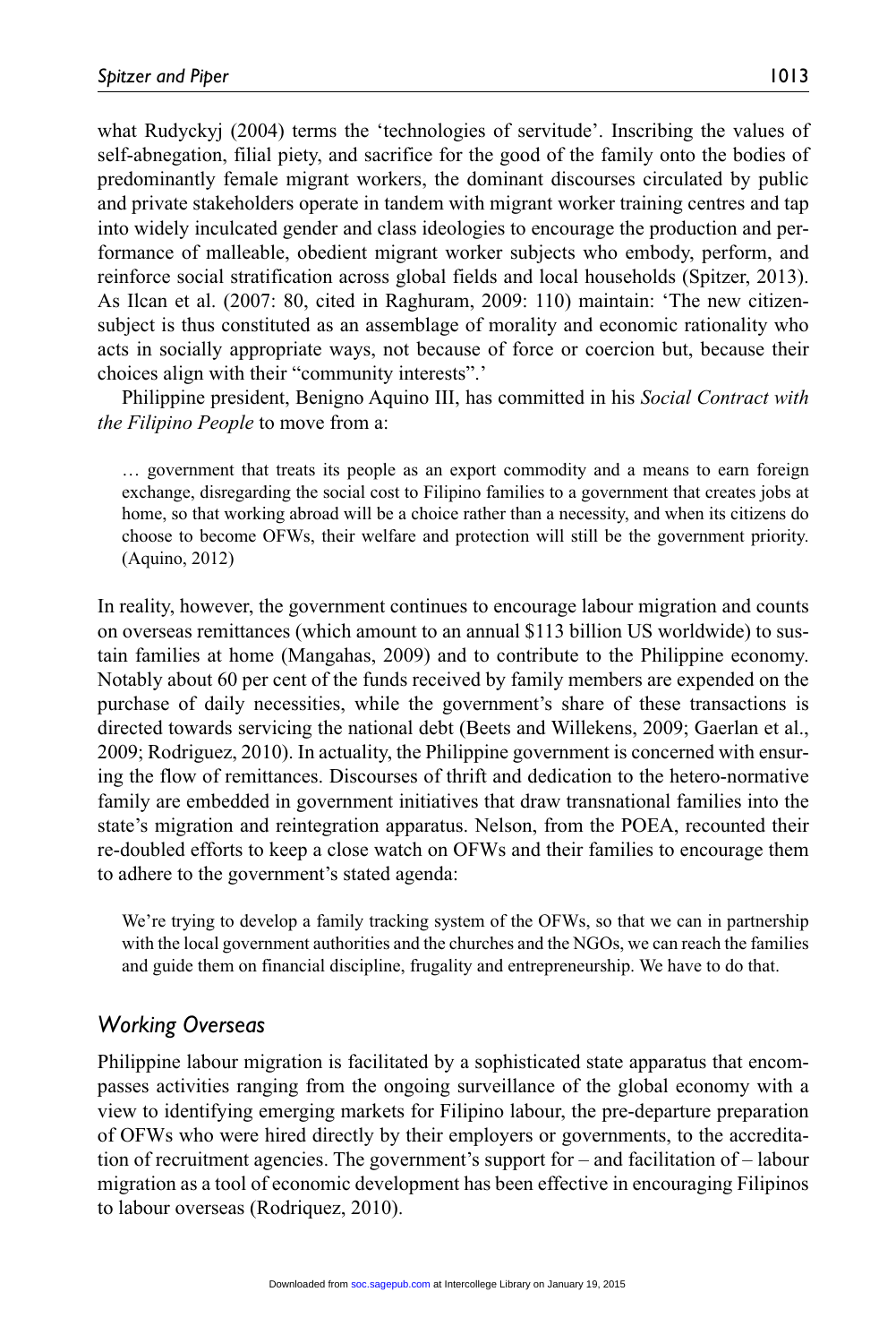Temporary labour migration is aided by labour recruitment agencies whose industry operates in the interstices between the government, overseas employers, and Filipino workers. The POEA (2012), the agency responsible for licensing, currently lists just under 2600 recruitment agencies focused on land-based work. Notably, the operational status of the businesses included on the POEA's listing of accredited agencies is not guaranteed as the number includes those whose licenses have been cancelled or suspended for violations ranging from false advertising, altering contract conditions, or charging unlawful fees, among other issues (Prieto, 2009).

While government representatives promise stricter surveillance of agency practices, unlicensed agencies operate with impunity and illegitimate practices are common. For instance, according to government regulations, recruitment agencies may charge migrant workers up to the equivalent of one month's salary as a placement fee for securing an overseas position for them; however, agency personnel, OFWs, and government representatives interviewed in 2011–12 confirmed that these levies often exceed this amount. Moreover, workers sent to countries that specifically prohibit payments for placements, such as Australia, Canada and the UK, still report paying these fees albeit sometimes under different names. Furthermore, agencies may contribute to the blurring of categories between documented and undocumented workers through such practices as sending workers overseas on visitors' visas (cf. Yeoh et al., 1999) or altering identity documents to enable previously banned workers to return to overseas employment. Importantly, mode of emigration has a significant impact on the kind of assistance workers can access on return from overseas deployment, as is described shortly.

Although overseas employers are required to pay for travel costs and visas as well as the OWWA's (Overseas Workers Welfare Administration) and the POEA's processing fees, OFWs still face considerable expense securing overseas employment. In addition to the placement fees, prospective migrant workers are often required to travel to Manila or other cities in their region for their visas, pre-departure orientations, or medical examinations. Some countries demand that migrant workers in certain occupations enrol in training courses to prepare them for overseas labour, necessitating long-term stays in the capital region that add considerably to the overall cost of temporary out-migration. Resultantly, migrant workers are often compelled to assemble funds from a variety of sources ranging from personal savings, contributions from family members, and from loan sharks.

As of 2009, 230 countries were deemed suitable to accept Filipino workers because they complied with at least one of three provisions: the presence of a bilateral agreement to protect OFWs, ratification of multilateral conventions pertaining to the protection of workers, and the establishment of measures to protect the rights of foreign workers (Prieto, 2009). Despite these measures, the ability of migrant-sending countries to protect their overseas workers is limited, particularly given the relative power disparities between migrant-sending and receiving countries, the former of which is dependent on the latter to enhance its economic prospects (Piper, 2005).

#### *Return*

According to POEA (n.d.) regulations, recruitment agencies bear the primary responsibility for returning OFWS, including covering the cost of transportation for the worker, his or her personal effects or, in the event of death, his or her remains. When a worker is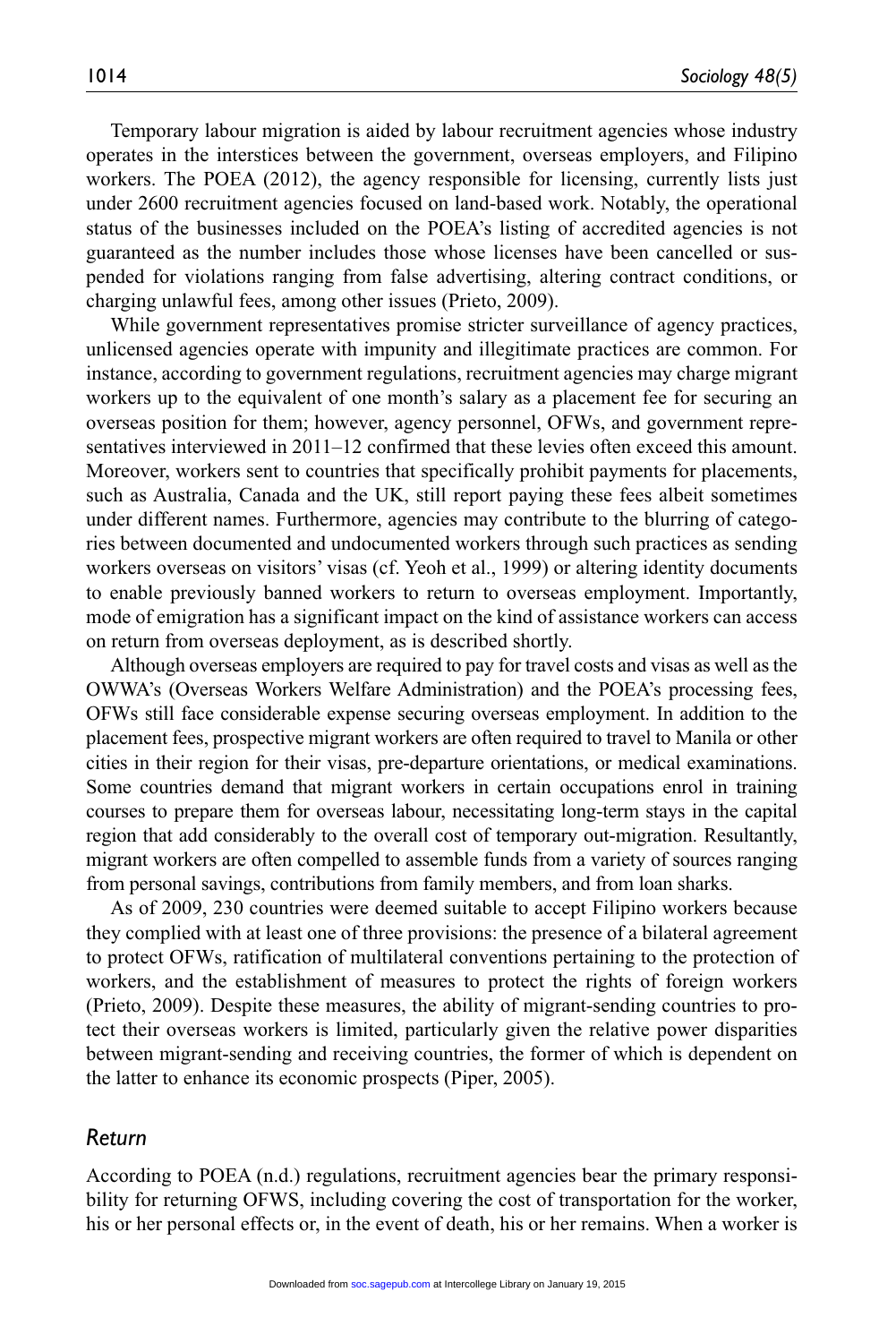deemed culpable for his or her termination, the recruitment agency may demand repayment from the worker upon his or her return to the Philippines (Prieto, 2009).

Migrants may return or be returned to their home countries for a variety of reasons; however, they have differential access to social and economic supports to aid them in return and reintegration. First, migrant workers who are trafficked, brought into a country for employment on a tourist visa, or who slip into undocumented work where there are no legal alternatives due to unsatisfactory working conditions, low- or non-payment of wages in documented employment, may be apprehended by state authorities, resulting in repatriation. Furthermore, foreign domestic workers in particular who are isolated within the confines of their employers' households (Spitzer and Torres, 2008) may flee physically, verbally and/or psychologically abusive employers and seek shelter provided by embassies or migrant support organizations or, as with other workers who are bound to a single employer, slide into undocumented, hence increasingly precarious, status. In concordance with published reports (e.g. Abella and Ducanes, 2009; Chew et al., 2013; Ng, 2014; Osaki, 2013), various study informants opined that workplace raids were stepped up in a number of Asian countries in response to complaints by the populace that migrant workers were usurping needed jobs in their struggling economies. Notably, if the recruitment agency or employer does not provide for the return of an OFW, the OWWA is mandated to provide assistance (OWWA, 2012; POEA, n.d.); however, undocumented workers are ineligible to avail themselves of OWWA services (Prieto, 2009). In these instances, migrant workers are compelled to either pay for their own return home, often borrowing from family and friends, or to re-pay any government assistance they may have received on their return.

Second, employers may abrogate the contracts of migrant workers due to retrenchment where companies declare bankruptcy and/or relocate to another country where they hope to find cheaper labour. In these instances, workers are often not paid their full salaries in advance of retrenchment nor are they awarded the paid return travel as stipulated in their contracts; because of the high recruitment fees, many return highly indebted. In the event that a contract is terminated without cause, as has commonly occurred under current economic conditions, employers are responsible. Employers are well aware of these obligations, and of ways to discharge their responsibilities towards their workers, as Aleck's story of being returned from Taiwan indicates:

Our boss opened three companies in China so they retrench Filipinos and Vietnamese. … And then in the early part of 2009, that was the start of the global crisis, our company again make some schemes for us to be repatriated legally … They just give us hope that, after the threemonths vacation leave, they will re-hire us. … No guarantee and no financial expenses, no length of service. There is no plane ticket. And then according to our contract, upon leaving the Philippines, our employer should pay the plane ticket from the Philippines to Taiwan. And after finishing the contract for two years, the company is responsible to pay the plane ticket from Taiwan to point of origin. … In 2009, when 30 of our co-workers are being forced to sign the forced vacation … They are being encouraged to sign the documents otherwise they will be forcefully repatriated and then will be banned to [sic] Taiwan. They intimated [sic] by the broker. 'If you don't sign, we will ask the Council of Labour, the Labour Department of Taiwan, that you will banned from entering and applying for a job in Taiwan' … Only three days from my repatriation, they gave us the document stating that I had a problem in my family in the Philippines, so I want to go back home.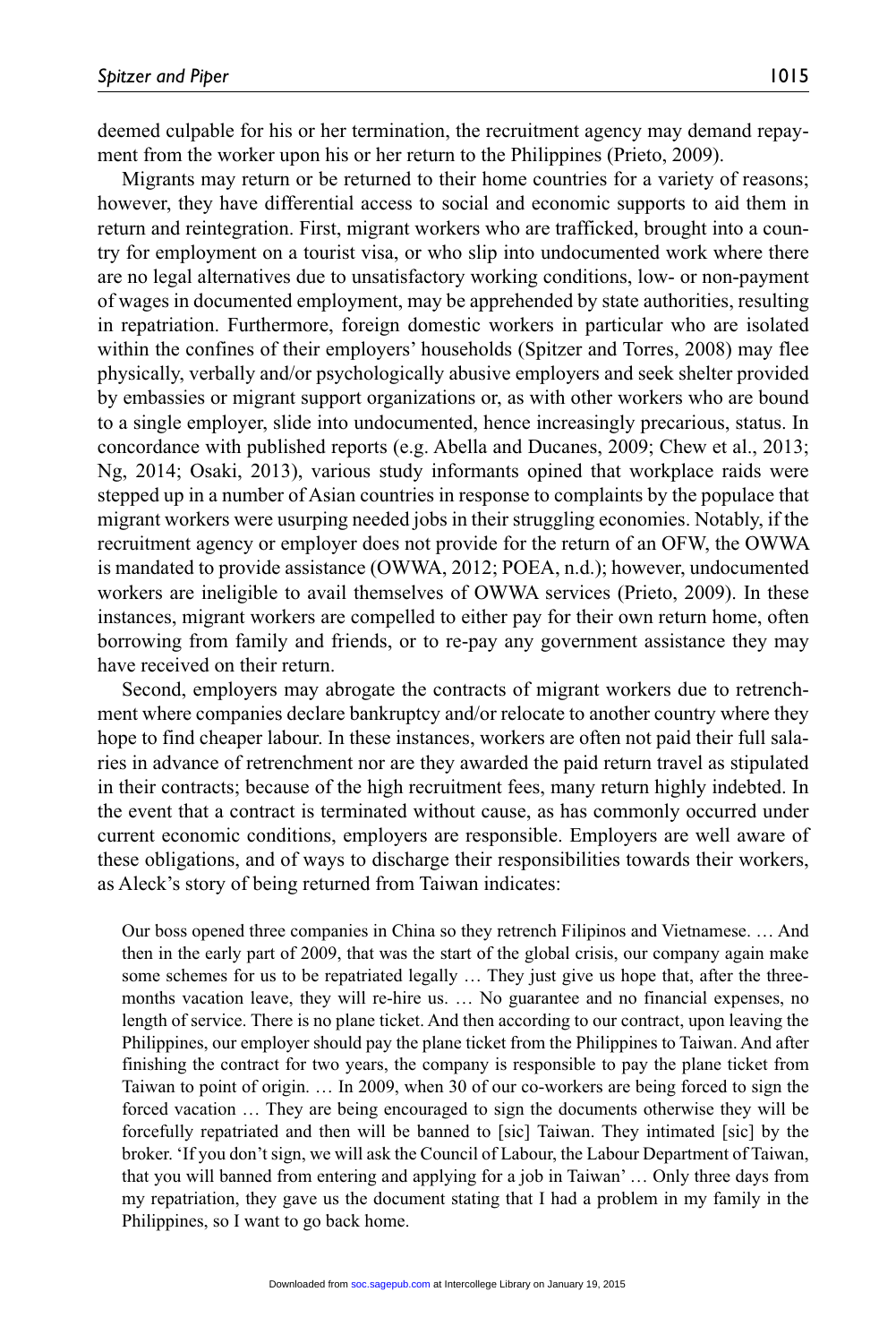Migrant workers who return to their home country under any of the previously mentioned circumstances can become engaged with a network of organizations and programmes meant to offer social protection and aid them in their reintegration into their home communities. Importantly, participation in these programmes can be restricted to certain workers (i.e. documented) while others may favour some workers (i.e. male) over others (Ariffin, 2004; Prieto, 2009).

### *Government Programmes*

Supported by institutional partners, the Department of Labour and Employment and the OWWA, the National Reintegration Centre for OFWs (NRCO) provides pre-departure orientation programmes to departing workers and their families that are meant to teach skills such as financial literacy and to reinforce the values of thrift, hard work, and familialism. Upon return from overseas, NRCO offers financial support and small business training in line with the Philippine government's efforts to increase employment opportunities in the country – a target of five million jobs in five years according to federal government informants. Although the government has set its sights on securing the Philippines' position as the premier destination for call centres, reaching this employment goal is in part the unstated responsibility of returned OFWs who are encouraged to embrace entrepreneurship. As an informant from NRCO shared: 'We always tell them (OFWs) that now all Filipinos can be an entrepreneur at once. All of us can be an entrepreneur, but not all of us can be a *successful* entrepreneur.'

To engage returned workers in these efforts, OFWs are eligible to receive a 10,000 Pesos (\$236 USD) grant and may qualify for additional loans from 3000 Pesos (\$71 USD) up to 200,000 Pesos (\$4700 USD) at seven per cent interest. But as Nelson from the POEA cautioned:

These [funds] are not going to be a dole out … the OFWs who are availing of these business loans must be willing to be trained by the government. They must submit a business plan and the business plan must pass and be approved by the Development Bank of the Philippines and the Land Bank of the Philippines. … They are going to teach the OFWs the basic lessons in preparing a business plan, in production, in marketing, as well as in accounting. The whole gamut of running a business. So that it's not going to be money wasted.

While loan beneficiaries are required to undergo entrepreneurship development training, former household service workers are able to avail themselves of additional opportunities for livelihood training in specific fields. Notably, these training programmes are highly gendered with women offered training in pedicure and nail polishing while men are given opportunities to open cart-racing venues. Groups of migrant workers may also be eligible for the community-based livelihood programme that facilitates the development of enterprises that benefit a multitude of households.

Those who enthusiastically support these initiatives recognize that there are numerous challenges in facilitating their uptake and ultimate success. In particular, OFWs who have been returned may face considerable financial pressure from family members they have supported or from individuals or organizations that have lent them money to secure a position overseas. OFWs who fail to follow through with business plans or to re-pay loans can engender distrust among bureaucrats as Pami, a NRCO employee, explains: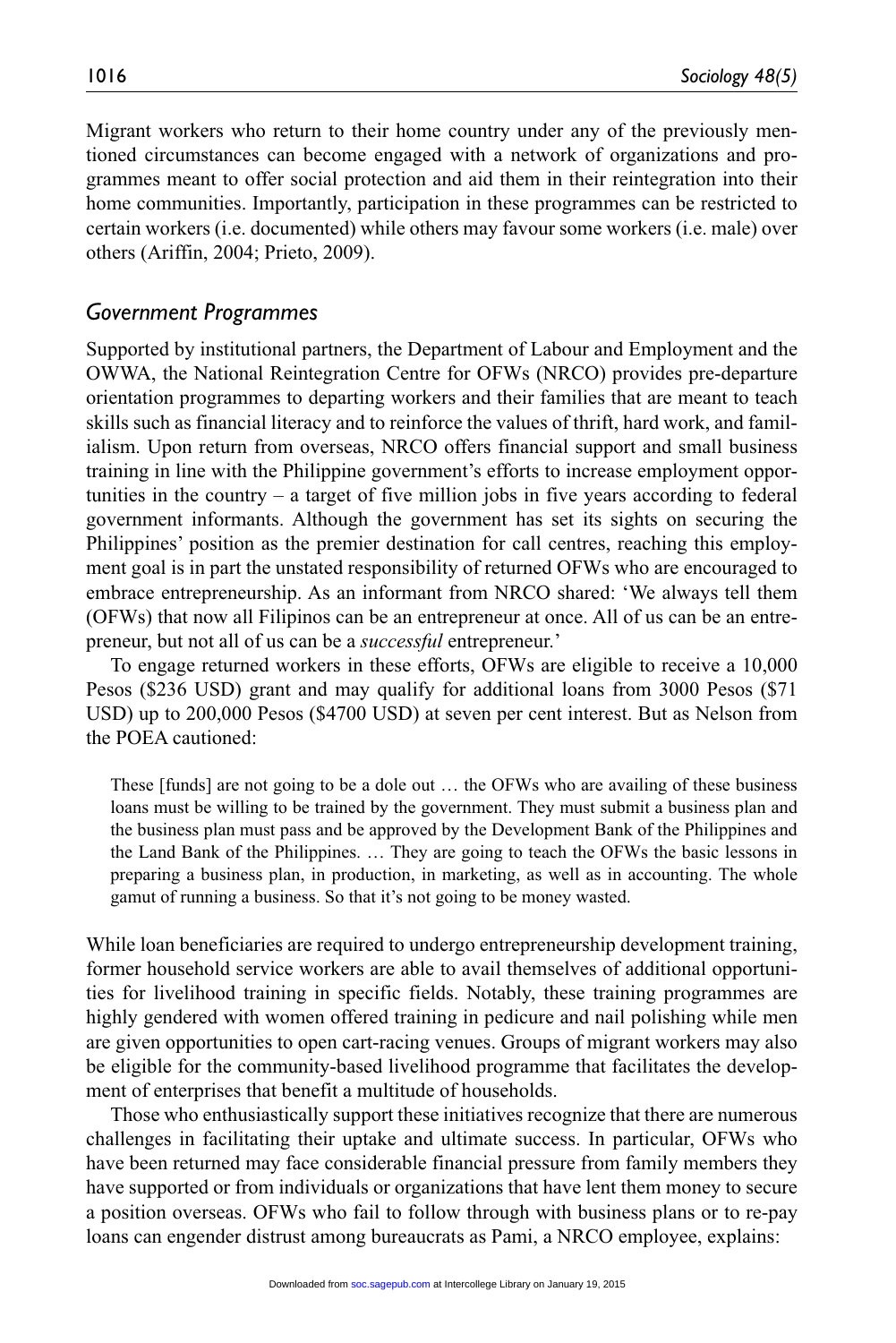Most of our OFWs, who were affected by the global financial crisis, stayed in Taiwan for three months only. And then they left here with a debt. Because they have to pay for their placement fee, so most of this is: 'I need money, I need money to pay my debts that I had before I left.' … Then, after three months they have to be retrenched. … The three months they stayed, they were not paid … then they have to go back … They went there with the hope and then they went back with nothing, empty-handed. So they really wanted us to … they really wanted us to help them to start again here and not abroad. So because of that trauma they experienced, they don't want to go abroad any more. They just wanted to start their business. Some even doesn't want to go back to their family because they are afraid that they might be able to give back the money that they have borrowed. And then some said that my family is depending on me and I have nothing to help them. … Because really we wanted to help all of them, but to tell you the truth, … some of them … we were not able to give them any assistance, mainly because of the budget. And then because you cannot avoid and some of them are lying. Some of them said, 'I wanted to start a business,' but then after a while, after giving them the money, they do not start the business. They just use again for their placement fee. So sometimes it really discourages us.

While NRCO's support for entrepreneurship may be useful for some, informants in our study opined that the programmes remained somewhat ineffective. The livelihoods that had been targeted – for example, sausage making, lipstick preparation, marinating chicken – required not only ongoing access to affordable supplies, but, even more importantly, a market for these products, something that the government could clearly not provide for them. Coupled with demands for debt-repayment and the need to provide for their family's basic necessities, the government reintegration strategies did not appear to these individuals to offer timely, adequate or appropriate support. To date, no comprehensive evaluation of these reintegration programmes has been conducted; however, our small sample indicated that all such entrepreneurial endeavours failed, echoing the results of a larger-scale survey conducted by the Balikabayani Foundation that found 70 per cent of small businesses initiated by OFWs went bankrupt (Weekley, 2006). Moreover, these initiatives appear to echo both the programmes offered to retrenched workers in the 1990s, which were also found to be generally unhelpful (Battistella, 1999), and the Comprehensive Livelihood Emergency Employment Program (CLEEP) that was rolled out to assist locally retrenched workers in this recent crisis, which has been likewise panned (Van der Meulen Rodgers and Menon, 2012). Reintegration programmes such as this one are predicated on the idea that migration will lead to poverty reduction as returnees will contribute both financial and social remittances in the form of human capital to their homelands (Faist, 2008). As is evident from this study and previous research (e.g. Weekley, 2006), low waged migrants are generally unable to garner sufficient resources to sustain a new enterprise and it is difficult to determine what kinds of skills are in fact developed overseas that could be useful in promoting entrepreneurial activities at home, calling into question the logic of the current migration and development paradigm.

The failure of formal support systems to ease OFW reintegration and to bolster Philippine employment has meant that many returned OFWs must rely on informal kinbased support networks to ensure the survival of their families. Benny described how his mother managed their financial resources when his father lost his job in Dubai:

My mother is always thinking about budgeting but the money don't come that's why she is always stressful and try to borrow some money from relatives. But the relatives also borrow money from the others. That's why my mother is also experiencing stress too.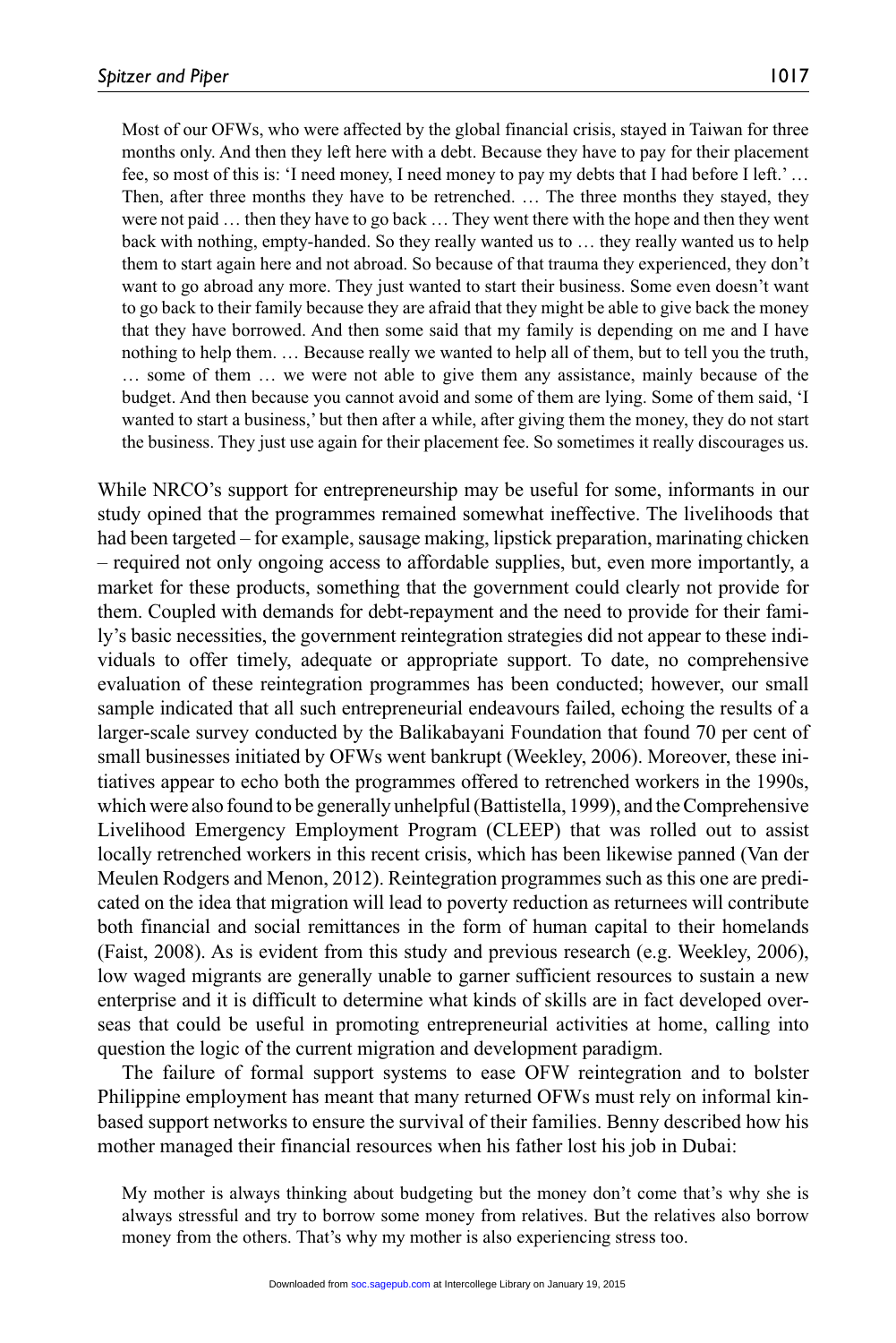## **Concluding Remarks**

The involuntary repatriation of migrant workers due to the retrenchment of various industries reliant on cheap, flexible labour has become a common feature of temporary migrant work, particularly in Asia (Abella and Ducanes, 2009). Moreover, data from current and previous economic upheavals indicate that women workers overseas and in the Philippines will continue to be most adversely affected (Ariffin, 2004; Bruck, 2009; Otobe, 2011; Piper, 2009; Piper and Lee, 2013). Under neoliberal globalization, a worker's location within the global labour market is configured by the dynamic intersections of gender, racialized status, socioeconomic class, nationality, ethnicity, religion, sexual orientation, geographic location, immigration/documented status, and citizenship, among other social identifiers. While the outcomes of social location are reflected in employment status, they are also implicated in the access that different types of migrant workers have to Philippine government assistance while abroad or at home. Regardless of their formal status, however, the drivers of migration that propelled migrant workers to seek overseas employment and their experiences of precariousness are rooted in the same effects of global capitalism.

While the Philippine government initiated programmes to reintegrate migrant workers returning home prior to this most recent global economic crisis, the instability of the world economy has increased the urgency with which the government is encouraged to move to enhance social protection mechanisms for returned workers and their families, and to focus on local development to enable both former and potential OFWs to remain in the Philippines. A centrepiece of the government's current efforts to stimulate the economy and create more jobs in the country is the focus on entrepreneurship. Under the auspices of the OWWA and the NRCO, returned workers may be eligible for a small grant and for entrepreneurial training designed to enable individuals to become economically self-sustaining. OFWs who have been deemed national heroes for their contribution of foreign currencies to the Philippine Treasury (Parreñas, 2005) are now increasingly responsibilized for stimulating the economy with their entrepreneurial activities upon their return as 'agents of development'.

Echoing perspectives in the published literature, informants in our study felt these programmes provided them with no alternatives beyond business and left them ill-prepared for entrepreneurship at that. Neither were the markets for their enterprises sustainable nor were the workers sufficiently skilled in business management to facilitate the success of their endeavours (Weekley, 2006). Demands from creditors and both the need and desire to continue to contribute to the welfare of family members accustomed to receiving remittances can be overwhelming. Perhaps unsurprisingly, the funds provided by the government to returned documented workers are often spent on what are deemed as more pressing matters rather than on developing business opportunities. Furthermore, those who underwent entrepreneurial training and who did invest their time and funds in a business eventually relinquished their entrepreneurial activities because they were unprofitable.

These programmes and policies cohere with the tenets of neoliberal globalization that heralds the primacy of economic life, the privileging of private enterprise over social investment, and that promotes the myth of the individual who can gain wealth in a 'free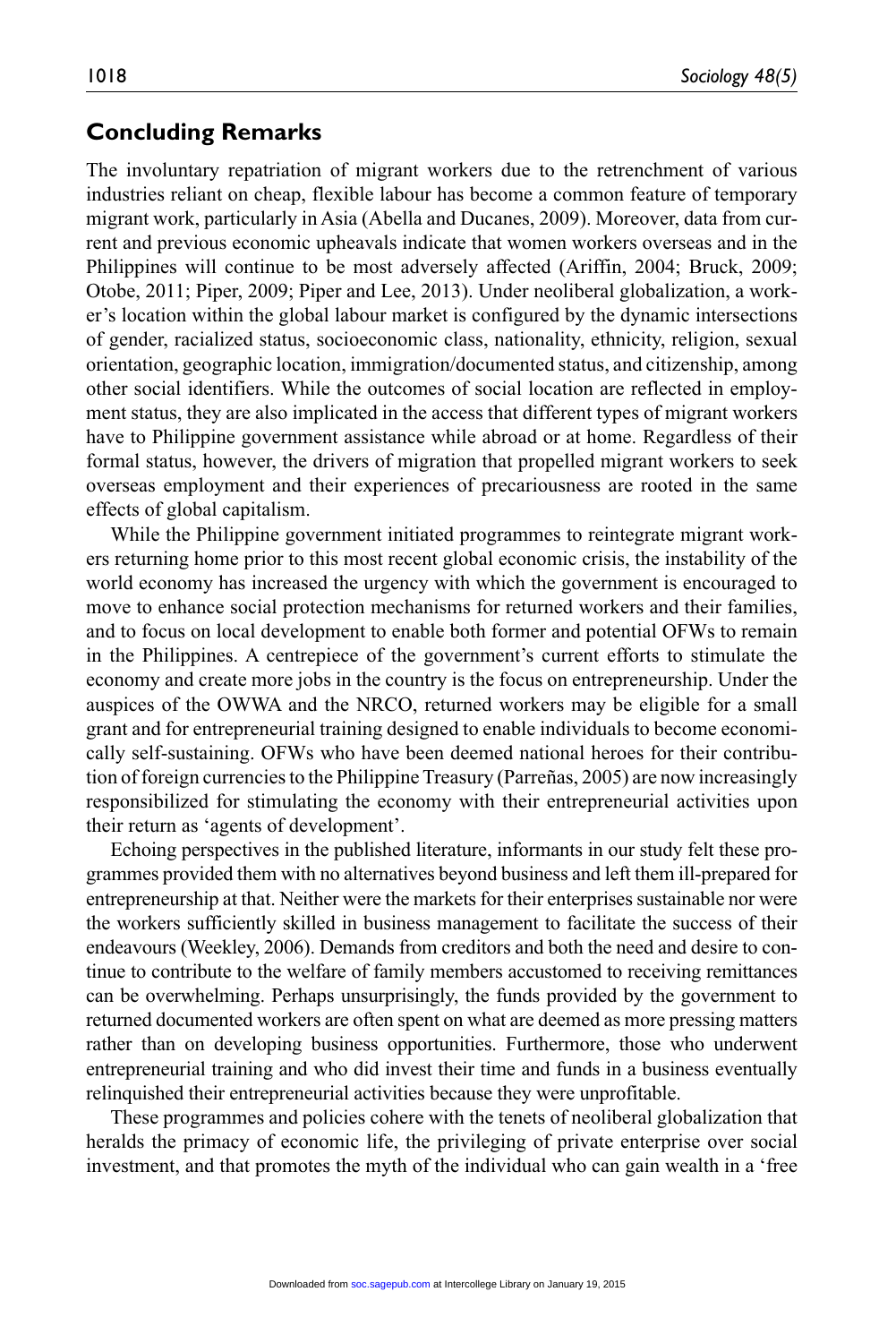market'. Rather than laying the groundwork for fundamental shifts in the Philippine economy and society to counter the ravages of capitalism, these programmes merely replicate the failed model that may at best provide some financial reward for a minority of participants. Most have been working for low wages or were unpaid, leaving no or little money to adequately finance operation of a business.

Resultantly, OFWs relied on fictive or non-fictive kin-based networks to share material, emotional, and instrumental support in order to sustain themselves and their families. It appears in this example, therefore, that some of the most egregious effects of current global economic upheavals are borne by economically marginalized migrant workers who are left to rely on informal networks to obtain support resources due to the absence or the failure of formal support mechanisms.

The failure of neoliberal solutions to address the problems engendered by neoliberal globalization is not lost on all. Organizations that challenge the Philippine labour export policy and the neoliberal agenda that underpins it are expanding. Even a spokesperson for NRCO offered a more collective proposal when asked what she would do to enhance reintegration of returned migrants, if she had the power:

Community economic development. I think it's better to help a community and not only an individual. I believe there's a bigger chance of helping a lot of people, not only in giving them a livelihood, but also giving them jobs. And let them stay and not opt to work abroad.

It is in this overall context that we hope to complicate the current notion of global economic crisis that is often both western-centric and ahistorical, in favour of a conceptualization that attends to the historically situated, interpenetrating, and multiple crises affecting the Global South in general and many migrant workers in particular.

### **Acknowledgements**

We would like to thank the anonymous reviewers for their helpful comments and the guest editors for the opportunity to participate in this special issue. Ms Kaoutar Kaddouri provided additional research assistance that greatly aided manuscript preparation.

### **Funding**

The pilot study that informs our article was conducted with funds from the Canada Research Chair Program and would not have been possible without the support of Migrante International. Foremost, we wish to thank the women and men who shared their stories with us.

#### **Notes**

- 1. All informant names are pseudonyms.
- 2. Spitzer interviewed 12 workers who had been involuntarily repatriated due to the global financial crisis, two family members of workers who had been impacted by the global financial crisis, three government representatives, six recruitment agency personnel, and representatives from four civil society organizations engaged with migrant workers. Interviews were conducted in Manila; however, several of the workers and their family members hailed from Pangasinan.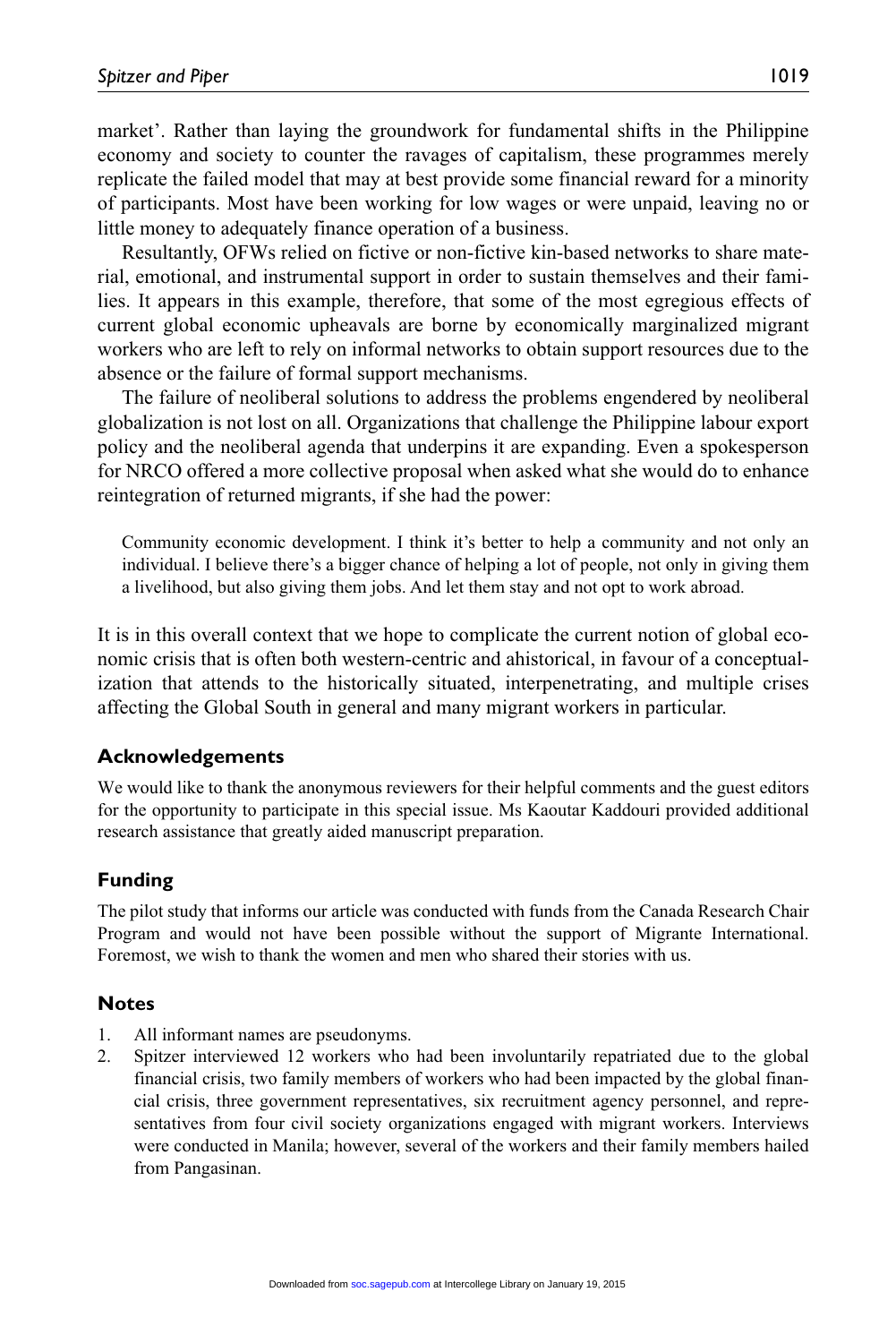#### **References**

- Abella M and Ducanes G (2009) *The Effects of the Global Economic Crisis on Asian Migrant Workers and Governments' Responses*. Bangkok: ILO Regional Office.
- Appadurai A (1991) Global ethnoscapes. In: Fox R (ed.) *Recapturing Anthropology*. Sante Fe, NM: SAP, 191–210.
- Aquino III B (2012) *A Social Contract with the Filipino People*. *Official Gazette*. Available at: http://www.gov.ph/about/gov/exec/bsaiii/platform-of-government/
- Ariffin R (2004) Globalization and its impact on women workers in Malaysia. In: Aguilar D and Lacsamana A (eds) *Women and Globalization*. Amherst, NY: Humanity Books, 25–51.
- Bales K (2007) *Ending Slavery: How We Free Today's Slaves*. Berkeley: University of California Press.
- Battistella G (1999) Philippine migration policy: Dilemmas of a crisis. *Sojourn: Journal of Social Issues in Southeast Asia* 14(1): 229–48.
- Bauman Z (2004) *Wasted Lives: Modernity and its Outcasts*. London: Polity Press.
- Beeson M (2002) Southeast Asia and the politics of vulnerability. *Third World Quarterly* 23(3): 549–64.
- Beets G and Willekens F (2009) The global economic crisis and international migration: An uncertain outlook. *Vienna Yearbook of Population Research*, 19–37.
- Bello W (1999) The Asian financial crisis: Causes, dynamics, prospects. *Journal of the Asia Pacific Economy* 4(1): 33–55.
- Bello W, Docena H, Guzman M and Malig M (2009) *The Anti-Development State: The Political Economy of Permanent Crisis in the Philippines*. Manila: Anvil Publishing.
- Blair D (2009) Economic woes threaten poverty fight. *Vancouver Sun*, 17 April, B5.
- Briones L (2009) *Empowering Migrant Women Why Agency and Rights are not Enough*. Aldershot: Ashgate.
- Bruck K (2009) *The Impact of the Current Economic Downturn on Maternal Protection in Cambodia: Solutions Suggested for Discussion to Mitigate the Negative Effects*. Bangkok: ILO.
- Castles S (2011) Migration, crisis, and the global labour market. *Globalizations* 8(3): 311–24.
- Chandararot K, Sina S and Dannet L (2009) *Rapid Assessment of the Impact of the Financial Crisis in Cambodia*. ILO Asia-Pacific Working Paper Series. Bangkok: ILO.
- Chew E, Ramasamy M and Chong PK (2013) Malaysia seeks to deport almost half million illegal workers. *Bloomberg News*, 2 September. Available at: http://www.bloomberg.com/ [news/2013–09–02/malaysia-seeks-to-deport-almost-half-million-illegal-workers.html](http://www.bloomberg.com/news/2013%E2%80%9309%E2%80%9302/malaysia-seeks-to-deport-almost-half-million-illegal-workers.html)
- Cook M (2008) The regional economy: Looking forward by looking back. *Southeast Asian Affairs* 28–42.
- Cottle D and Keys A (2010). International labour and the global financial crisis: Chained or unchained? *Labour and Industry* 20(3): 270–83.
- Delgado Wise R, Covarrubias H and Puentes R (2013) Reframing the debate on migration, development and human rights. *Population, Space and Place* 19: 430–43.
- Eaglesham J (2009) Hostility to jobless migrants. *Financial Times*, 16 March, p. 1.
- Elmer D (2008) Santa's Chinese helpers being left without jobs. *Vancouver Sun*, 3 November, B5.
- Faist T (2008) Migrants as transnational development agents: An inquiry into the newest round of the migration-development nexus. *Population, Space and Place* 14: 21–42.
- Gaerlan K, Cabrera M, Samia P and Santoalla E (2010) Feminised recession: Impact of the global financial crisis on women garment workers in the Philippines. *Gender & Development* 18(2): 229–40.
- Giddens A (1990) *The Consequences of Modernity*. Stanford, CA: Stanford University Press.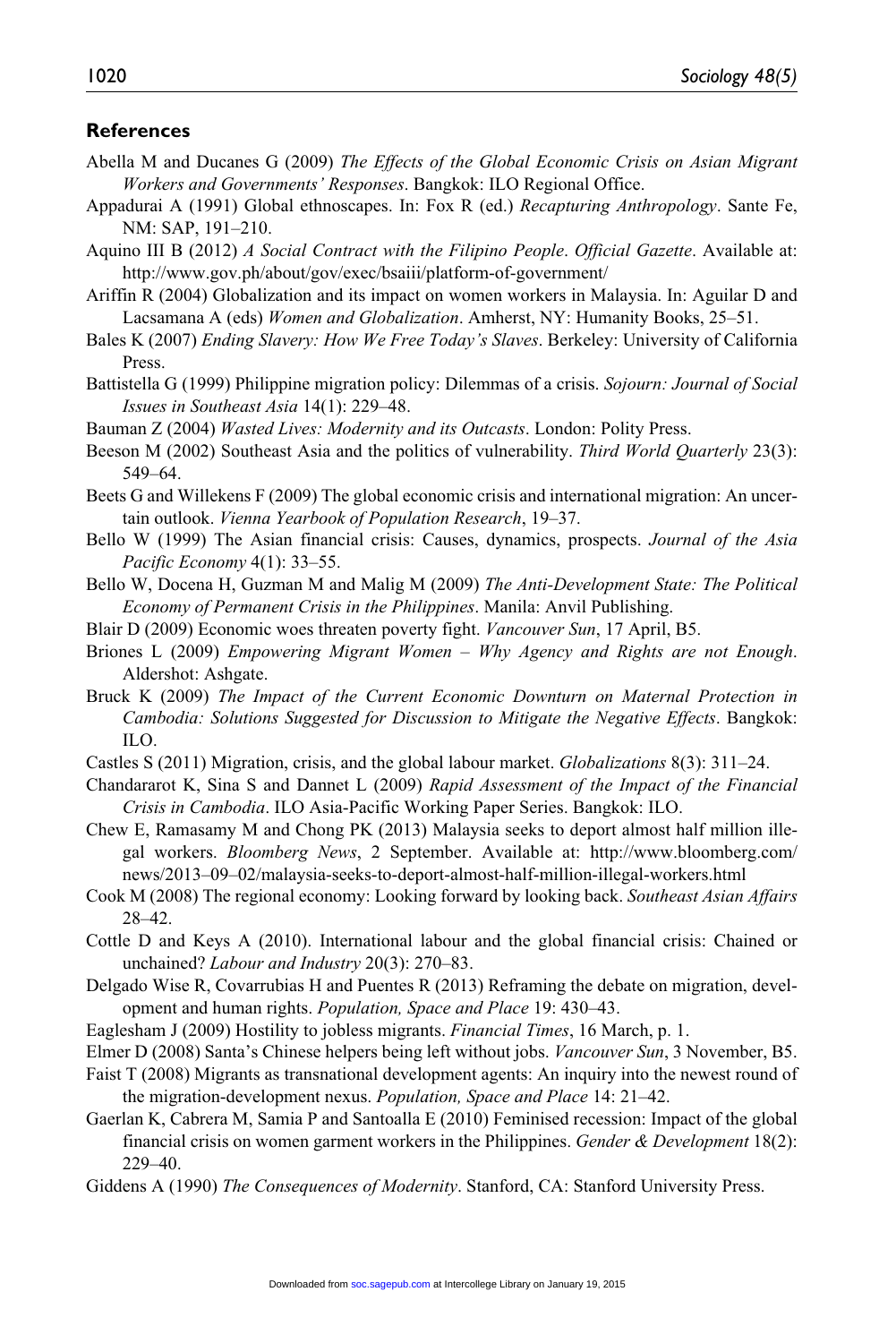- Habib B, Narayan A, Oliveri S and Sanchez-Paramo C (2010) *Assessing Poverty and Distributional Impacts of the Global Crisis in the Philippines: A Micro-Simulation Approach*. Policy Research Working Papers. World Bank e-Library.
- Hewison K, Kalleberg A and Ofreneo R (2013) Precarious Philippines. *American Behavioral Scientist* 57(4): 420–43.
- Hector C and Somwong P (2009) Malaysia's 'foreign workers first out' policy is unjust, discriminatory and unconstitutional. *Asia Pacific Forum on Women* 1–2.
- Hugo G (2005) Indonesian international domestic workers: Contemporary developments and issues. In: Huang S, Yeoh B and Rahman N (eds) *Asian Women as Transnational Workers*. Singapore: Marshall Cavendish Academic, 54–91.
- Inda J and Rosaldo R (2002) Introduction: A world in motion. In: Inda J and Rosaldo R (eds) *The Anthropology of Globalization*. Malden, MA: Blackwell, 1–34.
- Kalleberg A and Hewison K (2013) Precarious work and the challenge for Asia. *American Behavioral Scientist* 57(3): 271–88.
- Koser K (2009*) The Impact of Financial Crises on International Migration: Lessons Learned*. IOM Migration Research Series No. 7. Geneva: International Organization for Migration.
- Labonté R (2012) The austerity agenda: How did we get here and where do we go next? *Critical Public Health* 22(3): 257–65.
- Mangahas T (2009) *Asian Labour Migration amidst the Economic Crisis*. Bangkok: ILO.
- Maven D (2008) Migrant workers casualties in economic slowdown. *Calgary Herald*, 13 November, D10.
- Ng J (2014) Malaysia gets tough on illegal immigrants as amnesty program expires. *The Wall Street Journal (Southeast Asia)*, 21 January. Available at: http://blogs.wsj.com/searealtime/2014/01/21/malaysia-gets-tough-on-illegal-immigrants-as-amnesty-programexpires/?mod=wsj\_valettop\_
- OECD (2009) *OECD Strategic Response to the Financial and Economic Crisis*. Geneva: Organization for Economic Cooperation and Development.
- Orner P (2008) *Underground America Narratives of Undocumented Lives*. San Francisco, CA: McSweeney's Books.
- Osaki T (2013) Visa violators continue sit-in at immigration. *The Japan Times*, 23 May. Available at: http://www.japantimes.co.jp/news/2013/05/22/national/visa-violators-continue-sit-in-atimmigration/#.U0irzseXtBJ
- Otobe N (2011) *Global Economic Crisis, Gender and Employment: The Impact and Policy Response*. Employment Sector, Employment Working Paper No. 74. Geneva: ILO.
- OWWA (2012) *The OWWA*. Available at: http://www.owwa.gov.ph/wcmqs/about/
- Parreñas RS (2005) *Children of Global Migration: Transnational Families and Gendered Woes*. Stanford, CA: Stanford University Press.
- Phillips N (2011) Migration in the global political economy. In: Phillips N (ed.) *Migration in the Global Political Economy*. London: Lynne Rienner, 1–14.
- Piper N (2005*) Gender and Migration*. Policy paper prepared for the Global Commission on International Migration. Geneva: GCIM.
- Piper N (2009) Guest editorial: The complex interconnections of the migration-development nexus: A social perspective. *Population, Place and Space* 15(2): 93–102.
- Piper N (2011) Toward a gendered political economy of migration. In: Phillips N (ed.) *Migration in the Global Political Economy*. London: Lynne Rienner, 61–82.
- Piper N and Lee S (2013) *Contributions to Migrant Domestic Workers to Sustainable Development*. Policy report prepared for UN Women, Regional Office for Asia and the Pacific.
- POEA (n.d.) *POEA Rules and Regulations Governing the Recruitment and Employment of Landbased Overseas Workers*. Manila: POEA.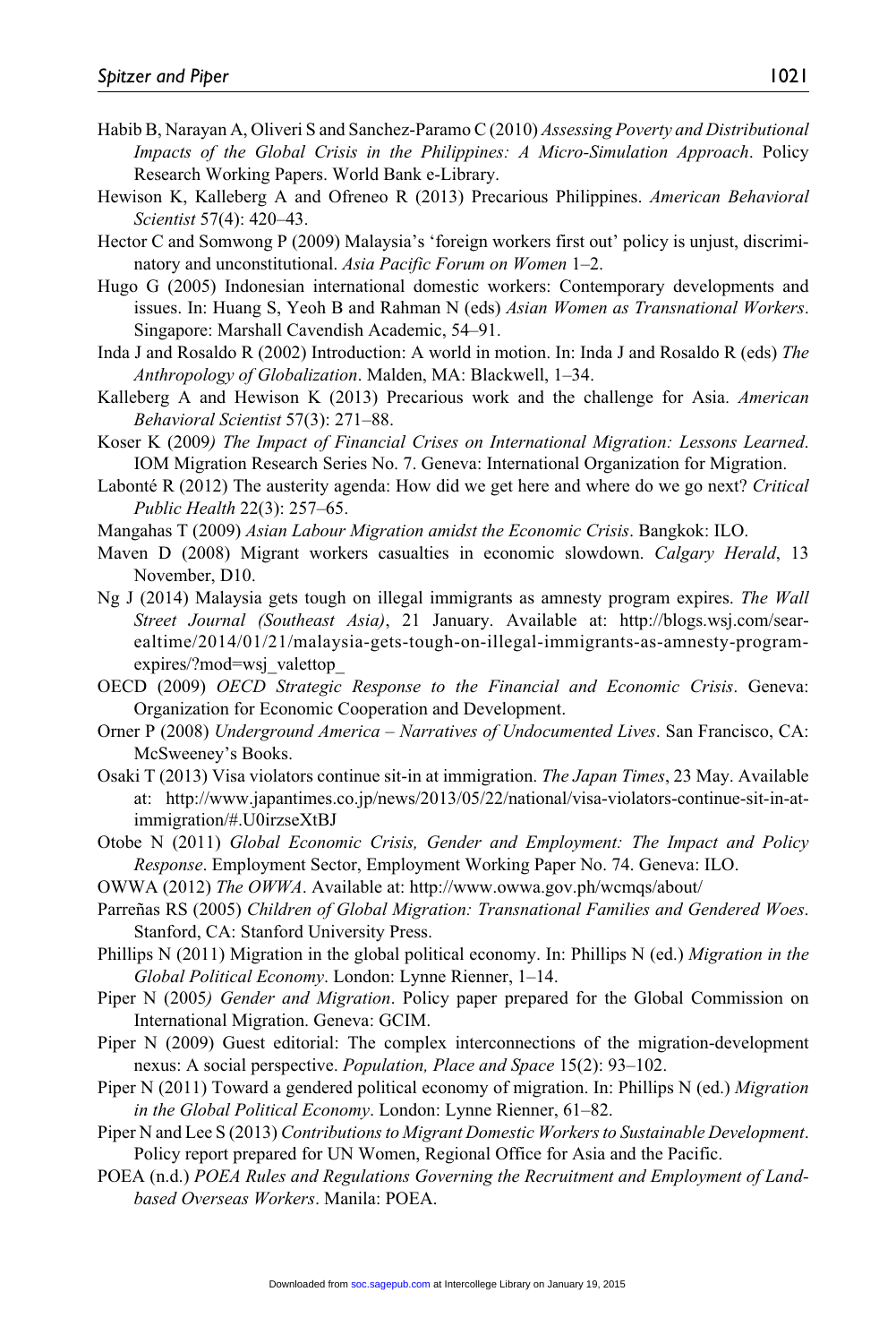POEA (2011) *Overseas Employment Statistics 2010*. Manila: POEA.

- POEA (2012) *About Us*. Available at: http://www.poea.gov.ph/html/aboutus.html
- Prieto P (2009) The migrant workers and overseas Filipinos act: A summation of developments since 1995. In: Ofreneo R, Samonte I, Soriano L and Prieto P (eds) *Migration, Development and Policy Reforms*. Manila: Asian Institute of Management Policy Center, 34–51.
- Raghuram P (2009) Which migration, what development? Unsettling the edifice of migration and development. *Population, Place and Spa*ce 15(2): 103–18.
- Remington R (2009) Foreigners fear for jobs in recession. *Calgary Herald*, 6 February, B1.
- Rodriquez RM (2010*) Migrants for Export: How the Philippine State Brokers Labor to the World*. Minneapolis: University of Minnesota Press.
- Rudyckyj D (2004) Technologies of servitude: Governmentality and Indonesian transnational labour migration. *Anthropology Quarterly* 77(3): 407–34.
- Ruiz N (2008) *Managing Migration: Lessons from the Philippines*. Migration and Development Brief 6. Washington, DC: Migration and Remittances Team, World Bank.
- Seguino S (2010) The global economic crisis, its gender and ethnic implications, and policy responses. *Gender and Development* 18(2): 179–99.
- Soriano L (2009) Remittances and Philippine mal-development. In: Ofreneo R, Samonte I, Soriano L and Prieto P (eds) *Migration, Development and Policy Reforms*. Manila: Asian Institute of Management Policy Center, Manila: Asian Institute of Management Policy Center, 7–19.
- Spiegel J, Labonté R and Ostry A (2004) Understanding 'globalization' as a determinant of health determinants. *International Journal of Occupational and Environmental Health* 10(4): 360–7.
- Spitzer DL (2005) Engendering health disparities. *Canadian Journal of Public Health* 96 (Suppl. 2): S78–S96.
- Spitzer DL (2010) *Private Work, Public Bodies: Gender and Foreign Domestic Labour in Malaysia*. Presentation to Metropolis Seminar: Migration in China and Asia: Experience and Policy, Beijing, China, 21 May.
- Spitzer DL (2011) Work, worries and weariness: Towards an embodied and engendered migrant health. In: Spitzer DL (ed.) *Engendering Migrant Health: Canadian Perspectives*. Toronto: University of Toronto Press, 23–39.
- Spitzer DL (2013) *'They Treat Her Like an ATM': Engendered Narratives of Indonesian Migrant Workers*. Presentation to Gender and Migration: Changes and Challenges International Conference, Hong Kong, China SAR, 10 December.
- Spitzer DL and Torres S (2008) *Gender-based Barriers to Settlement and Integration for Live-in Caregivers: A Review of the Literature*. CERIS Working Paper No. 72. Toronto: CERIS.
- Van der Meulen Rodgers Y and Menon N (2012) Impact of the 2008–2009 twin economic crises on the Philippine labor market. *World Development* 40 (11): 2318–28.
- Weekley K (2006) From wage labourers to investors? Filipina migrant domestic workers and popular capitalism. In: Hewison K and Young K (eds) *Transnational Migration and Work in Asia*. London: Routledge Press, 193–212.
- Wickramasekara P (2011) *Circular Migration: A Triple Win or a Dead End*. GURN Discussion Paper No. 15. Geneva: ILO.
- Wright K and Black R (2011) International migration and the downturn: Assessing the impacts of the global financial downturn on migration, poverty and human well-being. *Journal of International Development* 23: 555–64.
- Wright M (2006) *Disposable Women and Other Myths of Global Capitalism*. London: Routledge.
- Yeoh B, Huang S and Gonzalez J (1999) Migrant female domestic workers: Debating the economic, social and political impacts in Singapore. *International Migration Review* 33(1): 114–36.